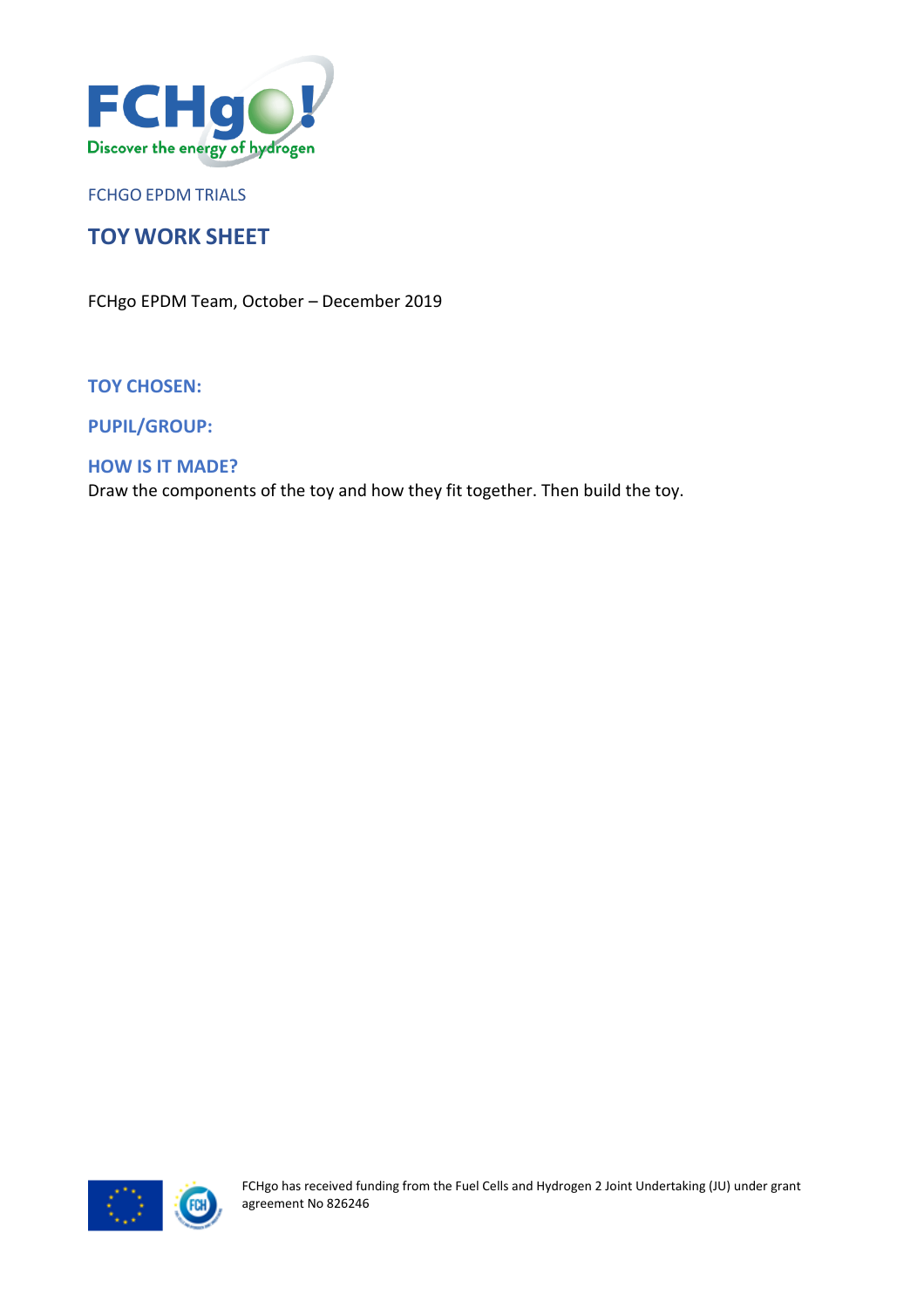

### **HOW DOES IT WORK?**

Draw the toy and add graphic symbols (arrows, lines, connectors, …) to represent how it works dynamically. How does it work? How can you make it work in different ways? Write some notes with the results of different attempts. What can you do to make It work in the "best" or most efficient way?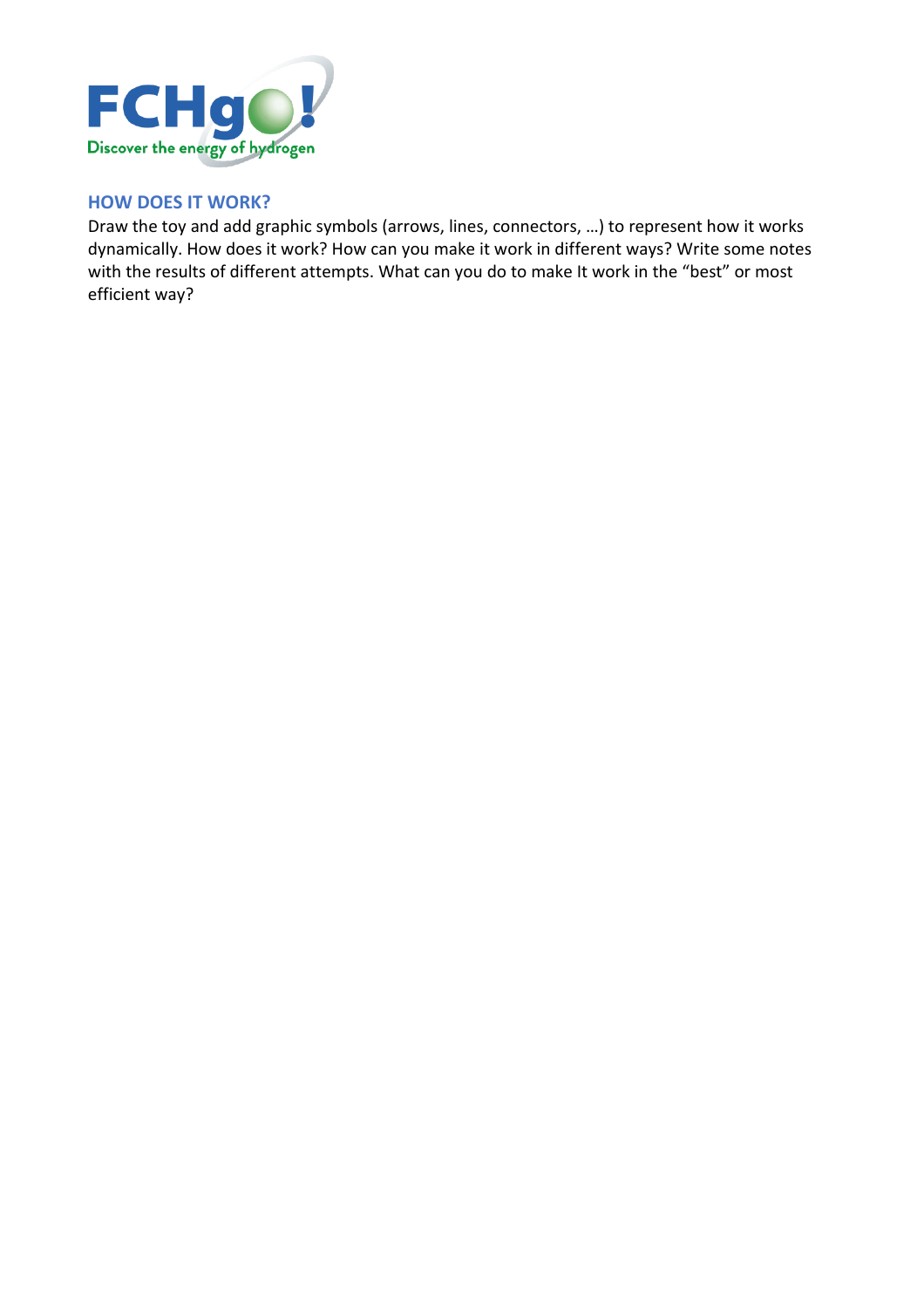

## **DESCRIBE HOW THE TOY WORKS – THE STORY OF ENERGY**

In this activity, you are going to tell how the toy works and what is the role of energy in its operations (the "story of the energy").

Here is a list of energy carriers:

- Hot water
- Compressed water
- Water in motion
- Hot air
- Compressed air
- Air in motion
- Heat
- Food
- Fuel
- Hydrogen
- Electricity
- Light
- Motion
- Rotation
- Weight

Chose the suitable carriers and put them in sequence corresponding to how the toy works. Name the couplers/exchangers, i.e. the "meeting places" where energy is exchanged between the carriers (where the first carrier "gives" energy to the second carrier). Tell the story of how the energy carriers interact and behave in the toy. Think about how ghosts represented the energy carriers in the story of *Perpetuum Mobile*.